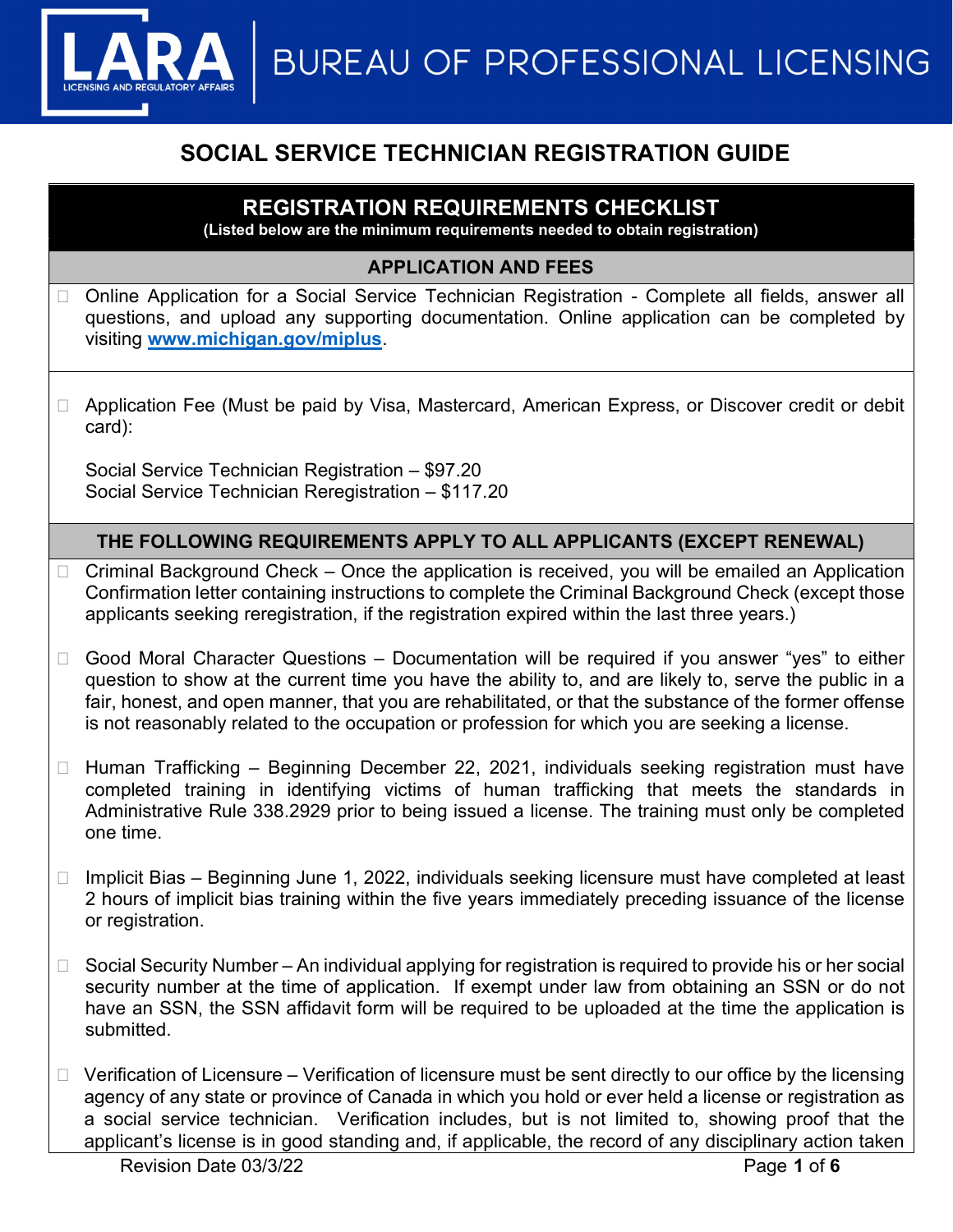or pending against the applicant. Verification can be emailed to bpldata@michigan.gov or mailed to the Bureau of Professional Licensing at PO Box 30670, Lansing, MI 48909.

 $\Box$  English Language Proficiency – An individual applying for registration must demonstrate a working knowledge of the English language. This can be established if either the applicant's required health professional educational program was taught in English, a transcript establishes the applicant earned not less than 60 college level credits from an English-speaking graduate or undergraduate school, or that the applicant obtained a passing score on an approved English proficiency exam as established by the department under  $R$  338.7002b(2) of the Public Health Code – General Rules.

### REQUIREMENTS FOR REGISTRATION

### If an individual held a Limited Social Service Technician License:

□ Submit the Supervisor's Verification of Social Work Experience Form to show proof of supervised hours completed in compliance with the requirements of subrules (2), (3), and (4) of R 338.2933. This form can be emailed to bpldata@michigan.gov or mailed to the Bureau of Professional Licensing, PO Box 30670, Lansing, MI 48909.

### If an individual never held a Limited Social Service Technician License:

- □ Submit the Certification of Education for Social Service Technician Registration form to show proof of completion of an associate degree in Social Work from an accredited college. The form must come directly from the school and can be emailed to bpldata@michigan.gov or mailed to the Bureau of Professional Licensing, PO Box 30670, Lansing, MI 48909.
	- $\triangleright$  If the educational program was not taught in the US or Canada, please submit a credential evaluation from the Council on Social Work Education (CSWE). Credential evaluations can be emailed to bpldata@michigan.gov or mailed to the Bureau of Professional Licensing, PO Box 30670, Lansing, MI 48909.

### OR

□ Submit the Certification of Education for Social Service Technician Registration form to show proof of completion of a minimum of 60 semester or 90 quarter credit hours from an accredited college including a minimum of 20 semester or 30 quarter credit hours of relevant human services course work. The form must come directly from the school and can be emailed to bpldata@michigan.gov or mailed to the Bureau of Professional Licensing, PO Box 30670, Lansing, MI 48909.

#### AND

□ Have your supervisor submit the completed Supervisor's Verification of Social Service Employment form confirming current employment in the practice of social work. The form can be emailed to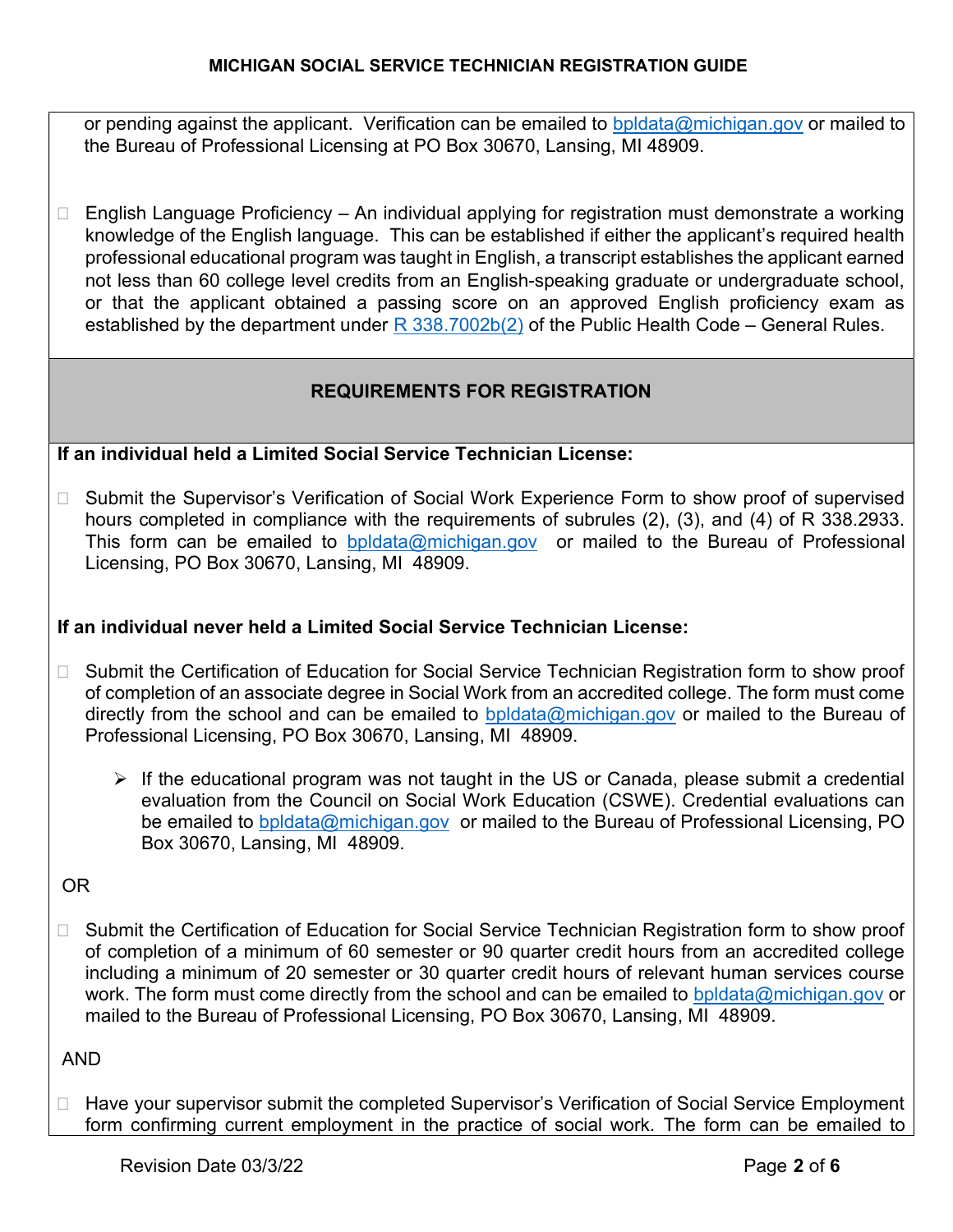#### MICHIGAN SOCIAL SERVICE TECHNICIAN REGISTRATION GUIDE

bpldata@michigan.gov or mailed to the Bureau of Professional Licensing, PO Box 30670, Lansing, MI 48909.

### INFORMATION FOR SOCIAL SERVICE TECHNICIAN LICENSURE BY ENDORSEMENT

 $\Box$  Endorsement applicants that have an active license and have been licensed for **more than** 10 years before the date of application for Michigan registration, it is presumed that the applicant meets the requirements of section 16186 of the code, MCL 333.16186.

#### If an individual held a Limited Social Service Technician License in another state:

 $\Box$  Endorsement applicants that have been licensed less than 10 years must Submit the Supervisor's Verification of Social Work Experience Form to show proof of supervised hours completed in compliance with the requirements of subrules (2), (3), and (4) of R 338.2933. This form can be emailed to bpldata@michigan.gov or mailed to the Bureau of Professional Licensing, PO Box 30670, Lansing, MI 48909.

#### If an individual never held a Limited Social Service Technician License in another state:

- □ Submit the Certification of Education for Social Service Technician Registration form to show proof of completion of an associate degree in Social Work from an accredited college. The form must come directly from the school and can be emailed to bpldata@michigan.gov or mailed to the Bureau of Professional Licensing, PO Box 30670, Lansing, MI 48909.
	- $\triangleright$  If the educational program was not taught in the US or Canada, please submit a credential evaluation from the Council on Social Work Education (CSWE). Credential evaluations can be emailed to **bpldata@michigan.gov** or mailed to the Bureau of Professional Licensing, PO Box 30670, Lansing, MI 48909.

OR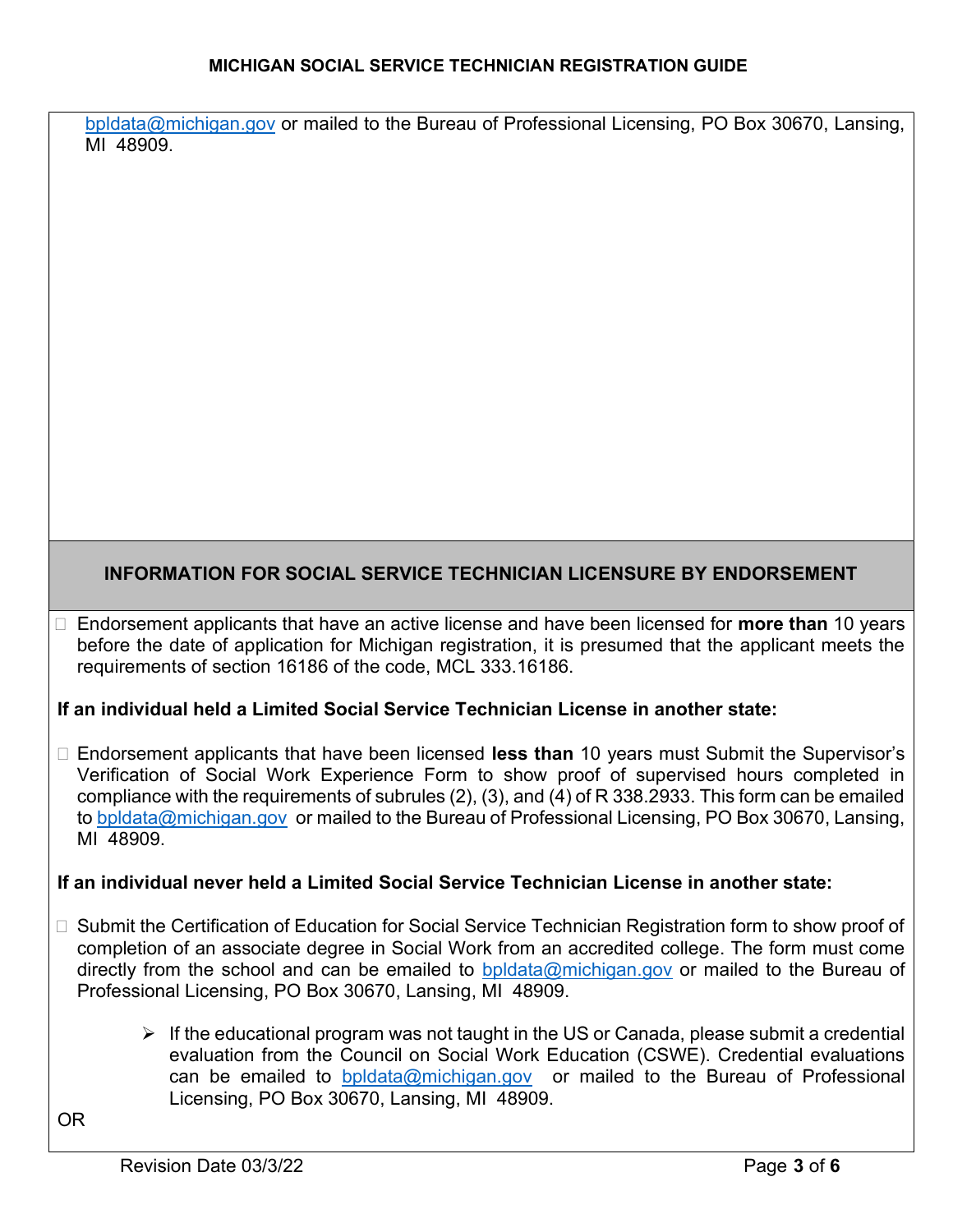#### MICHIGAN SOCIAL SERVICE TECHNICIAN REGISTRATION GUIDE

□ Submit the Certification of Education for Social Service Technician Registration form to show proof of completion of a minimum of 60 semester or 90 quarter credit hours from an accredited college including a minimum of 20 semester or 30 quarter credit hours of relevant human services course work. The form must come directly from the school and can be emailed to bpldata@michigan.gov or mailed to the Bureau of Professional Licensing, PO Box 30670, Lansing, MI 48909.

#### AND

□ Have your supervisor submit the completed Supervisor's Verification of Social Service Employment form confirming current employment in the practice of social work. The form can be emailed to bpldata@michigan.gov or mailed to the Bureau of Professional Licensing, PO Box 30670, Lansing, MI 48909.

#### ADDITIONAL REQUIREMENTS FOR LICENSURE BY ENDORSEMENT FOR THOSE REGISTERED IN A PROVINCE OF CANADA (These are in addition to the requirements stated above that apply to ALL Applicants)

- $\Box$  Verification of the completion of the educational requirements for a social service technician license in a province of Canada or another state to obtain licensure or registration as a social service technician in a province of Canada or another state. Verification can be emailed to bpldata@michigan.gov or mailed to the Bureau of Professional Licensing at PO Box 30670, Lansing, MI 48909.
- $\Box$  Verification of Licensure Verification of licensure must be sent directly to our office by the licensing agency of any state or province of Canada which you hold or ever held a license or registration as a social service technician. Verification includes, but is not limited to, showing proof that the applicant's license is in good standing and, if applicable, any disciplinary action taken or pending against the applicant. Verification can be emailed to bpldata@michigan.gov or mailed to the Bureau of Professional Licensing at PO Box 30670, Lansing, MI 48909.

#### REQUIREMENTS FOR SOCIAL SERVICE TECHNICIAN REREGISTRATION

- □ Online application can be completed by visiting www.michigan.gov/miplus. Once logged in, select Licenses, select "Modification" next to your license number and then select "Reregistration."
- $\Box$  Registrations lapsed for less than 3 years may be reregistered, as provided under section 16201(3) of the code, MCL 333.16201(3), upon submitting a completed application and required fee.
- $\Box$  If the registration has been lapsed more than 3 years, please submit the Supervisor's Verification of Social Service Employment Form confirming current employment in the practice of social work. The form can be emailed to bpldata@michigan.gov or mailed to the Bureau of Professional Licensing, PO Box 30670, Lansing, MI 48909.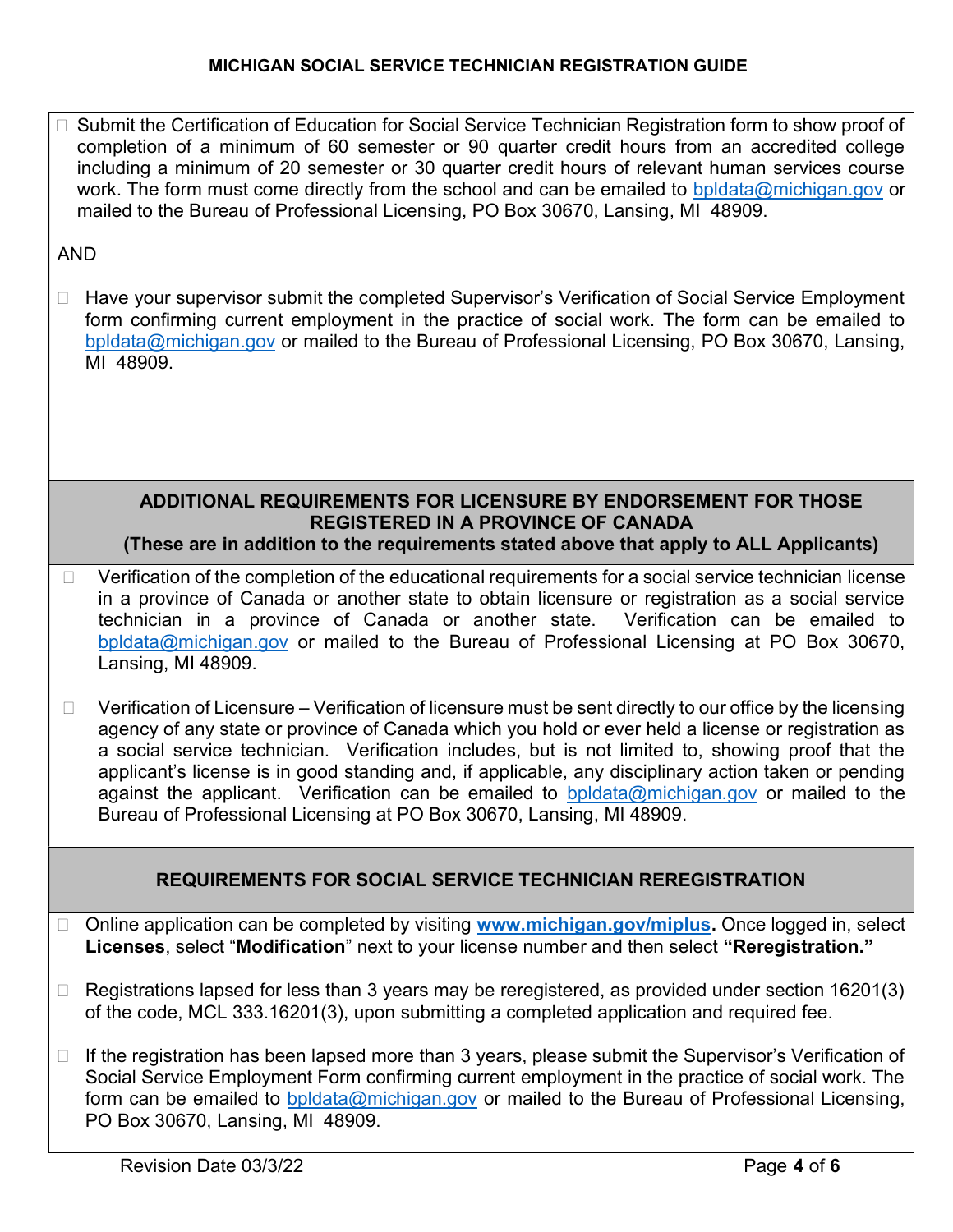## RENEWAL REQUIREMENTS CHECKLIST

- $\Box$  Online Application For Social Service Technician Renewal Can be completed by visiting www.michigan.gov/miplus.
- □ Renewal Application Fee (Must be paid by Visa, Mastercard, American Express, or Discover credit or debit card):

Social Service Technician – \$81.00

Renewal Cycle:

Social Service Technician – 3 Years

- $\Box$  Good Moral Character Questions Documentation will be required if you answer "yes" to either question to show at the current time you have the ability to, and are likely to, serve the public in a fair, honest, and open manner, that you are rehabilitated, or that the substance of the former offense is not reasonably related to the occupation or profession for which you are seeking license renewal.
- $\Box$  Disciplinary Question Documentation will be required if you answer "yes" to having sanctions imposed against you by a similar licensure, registration, certification, or disciplinary board of another state or country you have not previously reported to the department.
- $\Box$  Human Trafficking Beginning in 2021, and all renewals thereafter, licensees seeking renewal must have completed training in identifying victims of human trafficking that meets the standards in Administrative Rule 338.2929 prior to renewing their license. The training must only be completed one time.
- $\Box$  Accept Renewal Attestation By accepting the renewal attestation you as the licensee are certifying that you have met all the following continuing education requirements during the 3-year period immediately preceding the application for renewal.
- $\Box$  Implicit Bias Beginning June 1, 2022, and all renewals thereafter, licensee seeking renewal must have completed a minimum of 1 hour of implicit bias training for each year of the applicants license cycle.

## HELPFUL RESOURCES AND FORMS

□ By visiting www.michigan.gov/healthlicense and clicking on the Social Work link you can access the following helpful resources and forms:

#### Resources:

- □ Public Health Code
- □ Administrative Rules for Social Work